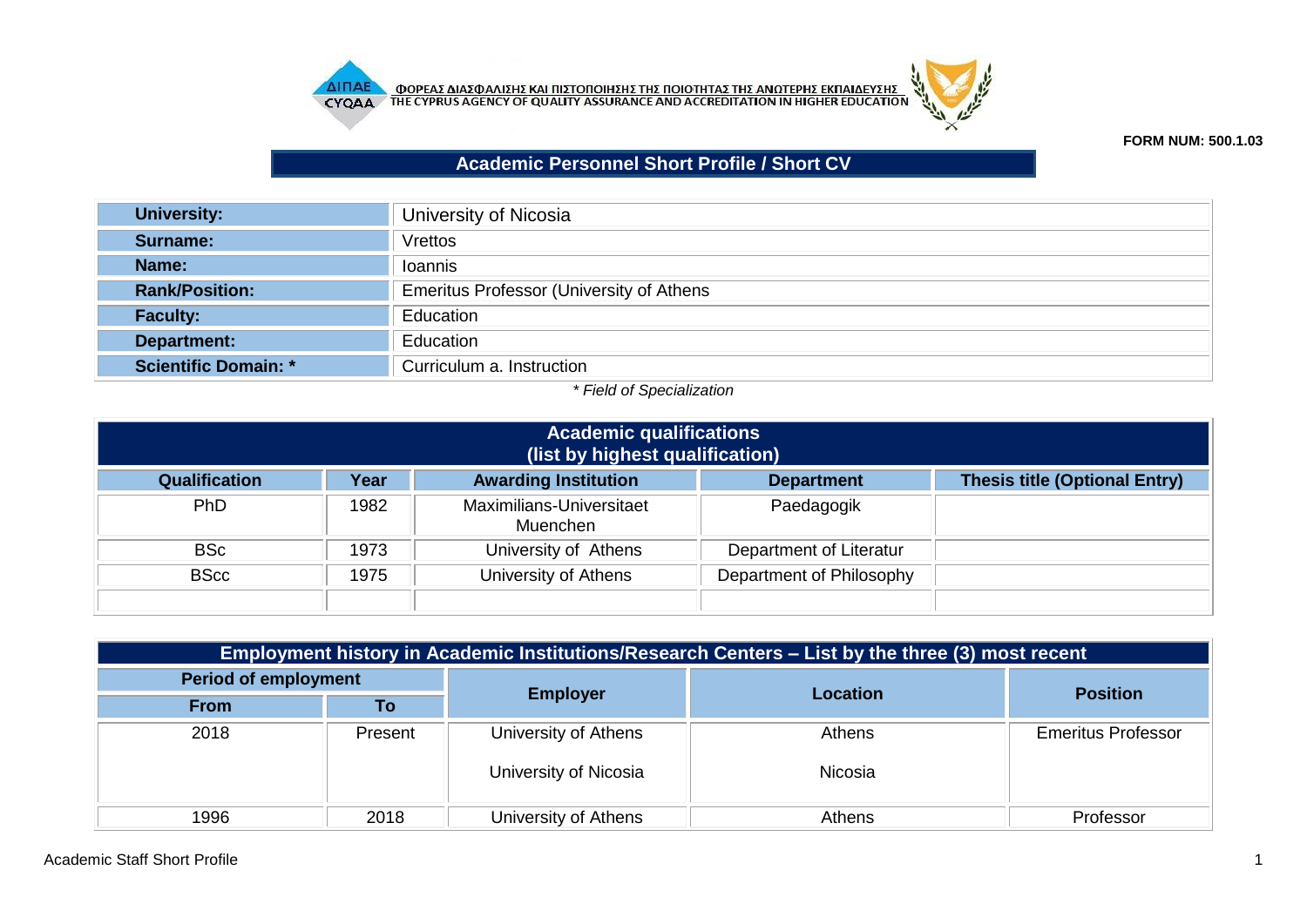|      |      |                                                                                             |              | Vice-President of<br>Marasleion<br>Didaskaleion in Athens<br>and Director of the<br>Department of<br>Pedagogy<br>(University of Athens) |
|------|------|---------------------------------------------------------------------------------------------|--------------|-----------------------------------------------------------------------------------------------------------------------------------------|
| 1991 | 1996 | Aristotle University of<br>Thessaloniki Department of<br><b>Primary Education (Florina)</b> | Florina      | Associate Professor<br>Vice-Head of<br>Department                                                                                       |
| 1983 | 1991 | Aristotle University of<br>Thessaloniki<br>Faculty of Philosophy                            | Thessaloniki | Lecturer                                                                                                                                |

| Key refereed journal papers, monographs, books, conference publications etc. List the five (5) more recent and other<br>five (5) selected - (max total 10) |      |                                                                                         |                         |                                                               |                       |                            |
|------------------------------------------------------------------------------------------------------------------------------------------------------------|------|-----------------------------------------------------------------------------------------|-------------------------|---------------------------------------------------------------|-----------------------|----------------------------|
| <b>Ref. Number</b>                                                                                                                                         | Year | <b>Title</b>                                                                            | <b>Other authors</b>    | <b>Journal and</b><br><b>Publisher</b> /<br><b>Conference</b> | Vol.                  | <b>Pages</b>               |
|                                                                                                                                                            | 2020 | The variability of values and<br>the stagnation of the school:<br>from Skylla to Ithaca | Vrettos I. & Reppa, Gl. | <b>Education Sciences</b>                                     | u.<br>publica<br>tion |                            |
| 2                                                                                                                                                          | 2017 | Nonverbal teacher-student<br>behavior. Microteaching<br>training                        | I.Vrettos.              | Diadrasi                                                      |                       | 454                        |
| 3                                                                                                                                                          | 2015 | <b>Theories of Education</b>                                                            | I. Vrettos              | Diadrasi                                                      | Vol.<br>$A + B$       | A 373<br>p<br>B: 424<br>p. |
| 4                                                                                                                                                          | 2014 | Nonverbal<br><b>Behavior</b><br>and<br>attractiveness<br>of<br>teaching                 | I. Vrettos              | An. Kontakos & P.<br>Stamatis (eds)                           |                       |                            |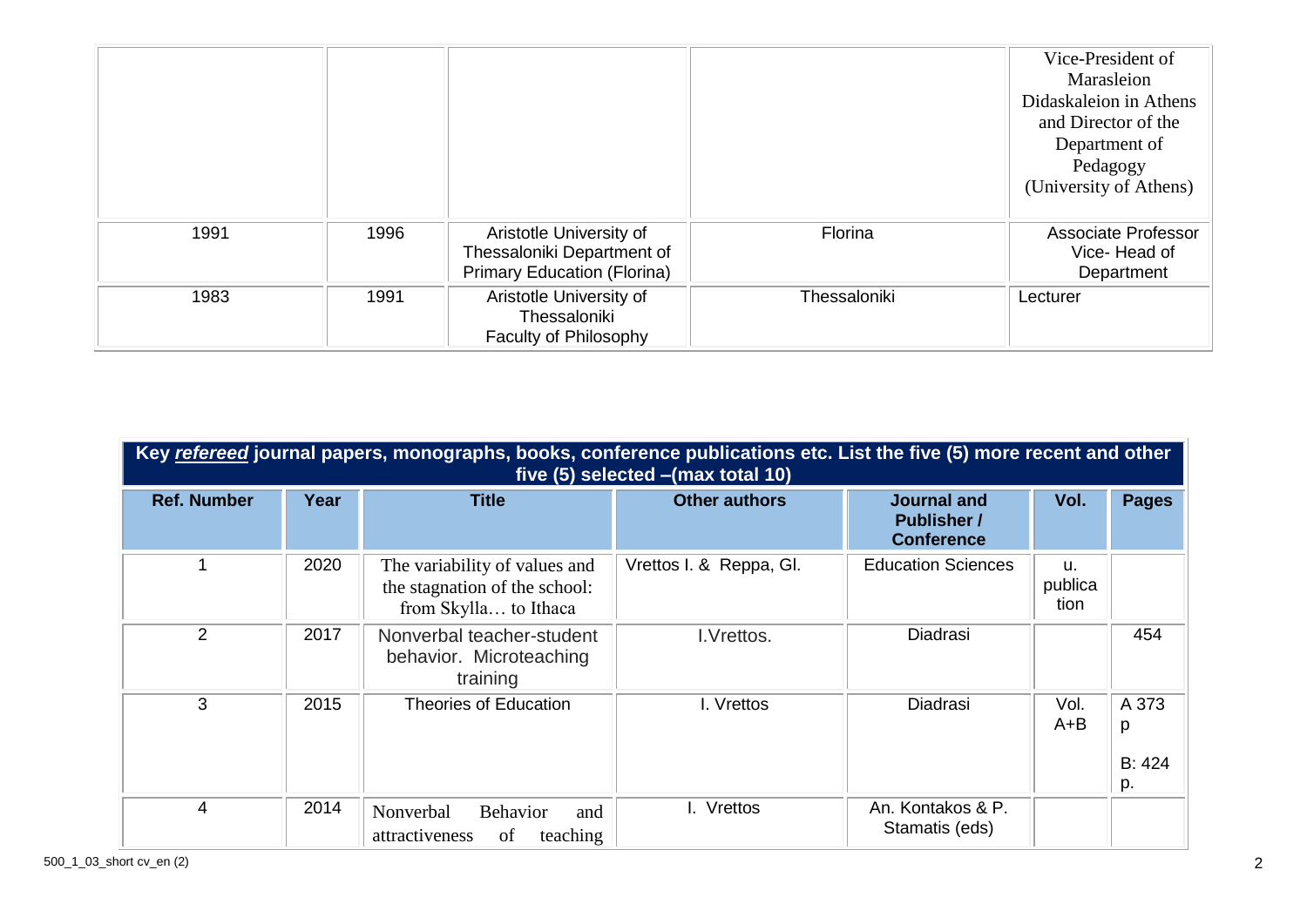|                |      | content                                                                     |                                                                                                             | Diadrasi                                                                                                                                                                                                                                      |             |             |
|----------------|------|-----------------------------------------------------------------------------|-------------------------------------------------------------------------------------------------------------|-----------------------------------------------------------------------------------------------------------------------------------------------------------------------------------------------------------------------------------------------|-------------|-------------|
| 5              | 2013 | Curricula. Theory,<br>Research and<br>Practice. Athens,                     | I Vrettos & Ach.<br>Kapsalis                                                                                | Diadrasi                                                                                                                                                                                                                                      |             | 336         |
| 6              | 2012 | . Microteaching and<br>exercise teaching skills                             | Ach. Kapsalis & I.<br>Vrettos                                                                               | Diadrasi                                                                                                                                                                                                                                      |             | 231         |
| $\overline{7}$ | 2010 | Curriculum a. School Book:<br>Picture and school book                       | $\mathbf{L}$<br>Vrettos                                                                                     | Diadrasi                                                                                                                                                                                                                                      | $\mathsf B$ | 426         |
| 8              | 2015 |                                                                             | Kapsalis, Ach. & I. Vrettos                                                                                 | Diadrasi                                                                                                                                                                                                                                      |             |             |
| 9              | 2011 | Empathic approach and art in<br>teaching.                                   | I. Vrettos & El.<br>Lazarakou                                                                               | Char. Bambounis<br>(ed.). Istorias<br>merimna                                                                                                                                                                                                 |             | 187-<br>203 |
| 10             | 2013 | Schoolsplay: An Educational<br>Video Sharing<br>Tool for<br><b>Teachers</b> | Theodorakopoulou, M.,<br>Argyraki, M., Stefanidis,<br>G., Kakkou, S.,<br>Psaromiligkos, Y. &<br>Vrettos, I. | International<br>Scientific<br>Conference.<br>eRA-8,<br>Contribution<br>of Information<br>Technology to<br>Science,<br>Economy,<br>Society<br>and<br>Education.<br>$eRA - 8$ , The<br>SynEnergy<br>Forum, 23-25<br>September,<br>Athens 2013. |             |             |
|                |      |                                                                             |                                                                                                             |                                                                                                                                                                                                                                               |             |             |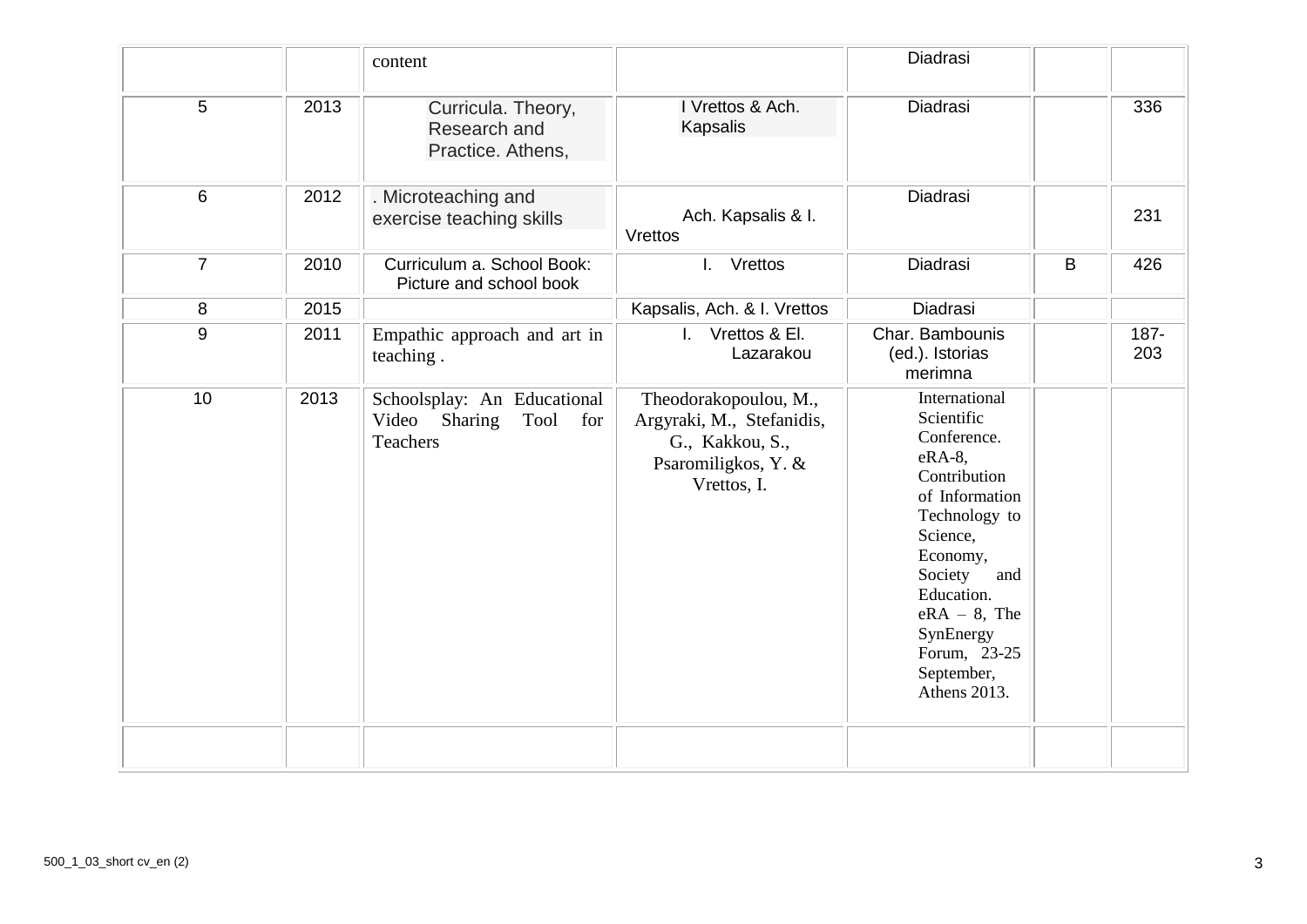| Research Projects. List the five (5) more recent and other five (5) selected<br>(max total 10) |                              |                                                                                                                                                                                                                                                                                                                                              |                                |                             |  |
|------------------------------------------------------------------------------------------------|------------------------------|----------------------------------------------------------------------------------------------------------------------------------------------------------------------------------------------------------------------------------------------------------------------------------------------------------------------------------------------|--------------------------------|-----------------------------|--|
| Ref.<br><b>Number</b>                                                                          | <b>Date</b>                  | <b>Title</b>                                                                                                                                                                                                                                                                                                                                 | <b>Funded by</b>               | <b>Project Role*</b>        |  |
| 1                                                                                              | 2013                         | Critical Thinking and Ancient Theater in<br>Adult Education: the example of Sophocles<br>'Philoctetes' (presentation at the Pammousos<br>Pedagogy International Conference                                                                                                                                                                   | Thales                         | <b>Research Team Member</b> |  |
| $\overline{2}$                                                                                 | 1997                         | Classical Antiquity in the Curricula of<br>Greece and Germany ". The Symposium was<br>attended by Mr. Ulrich Eigler, Professor at<br>the University of Trier, and professors from<br>the University of Freiburg. Subject of my<br>presentation: "Die Bedeutung des klassischen<br>Altertums fuer die Lehrerbildung in<br><b>Griechenland</b> | Univ. of Athens a.<br>Freiburg | Project coocrdinator        |  |
| 3                                                                                              | 2013,<br>September,<br>23-25 | Schoolsplay: An Educational Video Sharing<br>Tool for Teachers", International Scientific<br>Conference.<br>eRA-8,<br><b>Contribution</b><br>of<br><b>Information Technology to Science, Economy,</b><br>Society and Education. eRA - 8, The<br><b>SynEnergy Forum, 23-25</b>                                                                | Univ. Of West Attica           | <b>Research Team Member</b> |  |
| $\overline{4}$                                                                                 | 2012,<br>September           | <b>Designing Learning Scenarios using ICT for</b><br>Teaching English Language in A & B grade of<br>Primary School", International Scientific<br>Conference, eRA - 7, 27-29                                                                                                                                                                  | Univ. Of West Attica           | Research Team Member        |  |
| 5                                                                                              | 2013,<br>September           | <b>Identifying Risks in E-Learning Courses</b>                                                                                                                                                                                                                                                                                               | Univ. Of West Attica           | <b>Research Team Member</b> |  |
| 6                                                                                              | 2012                         | "Motivating Students with Web2.0 Tools: A<br><b>Case Study in Primary Education",</b><br>International Scientific Conference, eRA - 7,                                                                                                                                                                                                       | Univ. Of West Attica           | Research Team Member        |  |
| $\overline{7}$                                                                                 | 2012                         | Motivating Students with Web2.0 Tools: An<br>Application in Primary Education ", Ch.<br>Karagiannidis, P. Politis & I. Karasavvidis                                                                                                                                                                                                          | Univ. of Thessaly              | <b>Research Team Member</b> |  |